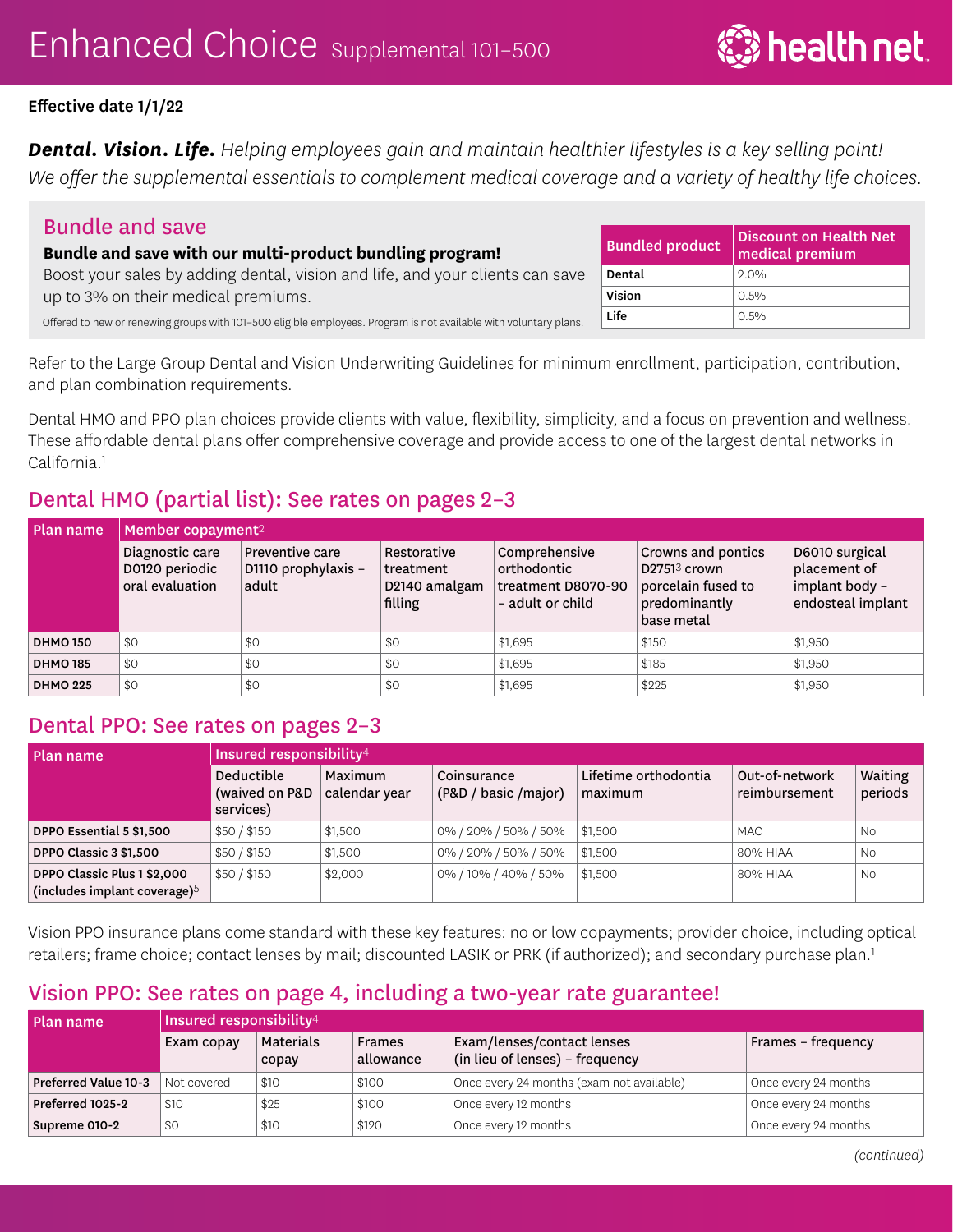#### Life/AD&D

Health Net has a range of coverage options for term life/AD&D. Popular coverage amounts include \$15,000, \$25,000 and \$50,000. Other coverage amounts are available – Please contact your Health Net account executive.



**्रि** health net

**New** for effective dates 1/1/2022 thru 3/1/2023! Gain more Life clients with our two-year Life rate guarantee for new and renewing groups who enroll in Life for the first time. Contact your Health Net account executive for more details!

| Plan name             | Rate type        | <b>Coverage type</b> | Area 1 | Area 2 | Area <sub>3</sub> | Area 4 | Area 5 | Area <sub>6</sub> | Area 7 | Area 8 |
|-----------------------|------------------|----------------------|--------|--------|-------------------|--------|--------|-------------------|--------|--------|
| <b>Classic Plus 1</b> |                  | Employee only        | 77.46  | 75.29  | 77.52             | 53.11  | 66.76  | 64.42             | 78.35  | 67.18  |
| 2000 with             | Voluntary        | Employee plus one    | 154.02 | 149.71 | 154.21            | 105.83 | 132.89 | 128.23            | 155.85 | 133.67 |
| MaxAdvantage          |                  | Employee plus family | 285.35 | 277.43 | 286.22            | 198.17 | 247.56 | 238.97            | 289.31 | 248.43 |
|                       |                  | Employee only        | 65.55  | 63.60  | 64.57             | 45.46  | 56.16  | 53.68             | 65.42  | 57.71  |
| <b>Classic 3 1500</b> | Voluntary        | Employee plus one    | 130.25 | 126.41 | 128.32            | 90.57  | 111.71 | 106.81            | 130.00 | 114.77 |
|                       |                  | Employee plus family | 240.38 | 233.53 | 236.91            | 169.60 | 207.29 | 198.56            | 239.90 | 212.78 |
| Essential 5 1500      |                  | Employee only        | 44.71  | 44.30  | 42.56             | 35.26  | 39.18  | 38.39             | 42.48  | 41.93  |
|                       | Voluntary        | Employee plus one    | 89.10  | 88.29  | 84.85             | 70.44  | 78.17  | 76.62             | 84.70  | 83.61  |
|                       |                  | Employee plus family | 167.00 | 165.55 | 159.39            | 133.69 | 147.47 | 144.71            | 159.12 | 157.19 |
| <b>Classic Plus 1</b> |                  | Employee only        | 72.57  | 70.54  | 72.63             | 49.81  | 62.57  | 60.38             | 73.40  | 62.96  |
| 2000 with             | Employer<br>paid | Employee plus one    | 144.29 | 140.26 | 144.47            | 99.25  | 124.55 | 120.19            | 146.00 | 125.27 |
| MaxAdvantage          |                  | Employee plus family | 267.35 | 259.95 | 268.16            | 185.88 | 232.03 | 224.00            | 271.05 | 232.84 |
|                       |                  | Employee only        | 61.44  | 59.62  | 60.52             | 42.66  | 52.67  | 50.35             | 61.32  | 54.11  |
| <b>Classic 3 1500</b> | Employer<br>paid | Employee plus one    | 122.08 | 118.49 | 120.27            | 84.99  | 104.75 | 100.18            | 121.84 | 107.61 |
|                       |                  | Employee plus family | 225.32 | 218.92 | 222.08            | 159.17 | 194.40 | 186.24            | 224.87 | 199.53 |
|                       |                  | Employee only        | 41.96  | 41.58  | 39.95             | 33.13  | 36.79  | 36.06             | 39.88  | 39.36  |
| Essential 5 1500      | Employer<br>paid | Employee plus one    | 83.62  | 82.87  | 79.64             | 66.18  | 73.40  | 71.96             | 79.50  | 78.49  |
|                       |                  | Employee plus family | 156.74 | 155.39 | 149.63            | 125.61 | 138.49 | 135.91            | 149.38 | 147.58 |

## Dental 3-tier rates, groups 101–250: PPO

*(continued)*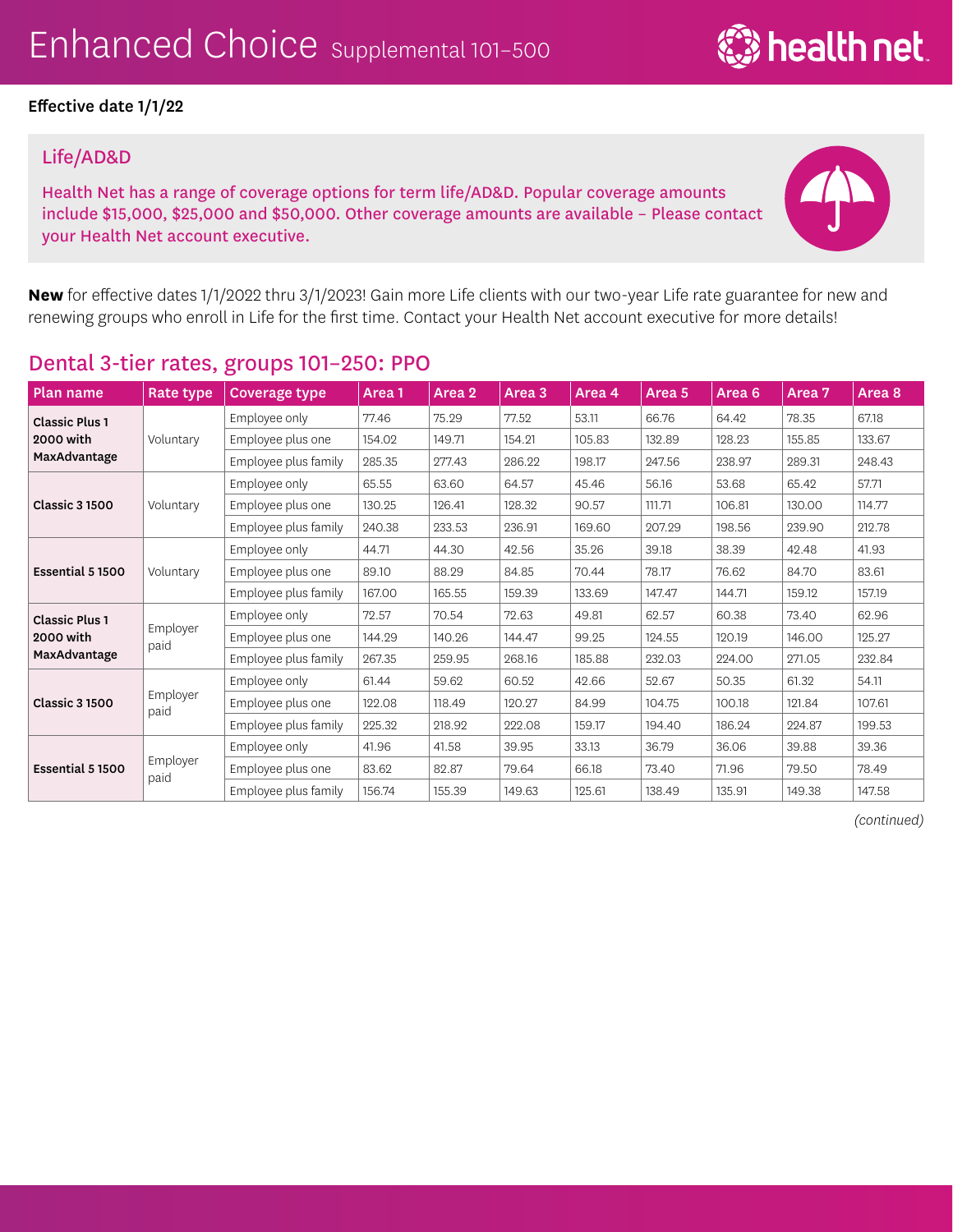

### Dental 3-tier rates, groups 101–250: HMO

| <b>Plan name</b> | Rate type        | Areas 1-8            |       |
|------------------|------------------|----------------------|-------|
|                  |                  | Employee only        | 21.76 |
| DHMO Plus 150    | Voluntary        | Employee plus one    | 39.21 |
|                  |                  | Employee plus family | 60.83 |
|                  |                  | Employee only        | 19.25 |
| DHMO Plus 185    | Voluntary        | Employee plus one    | 34.66 |
|                  |                  | Employee plus family | 53.91 |
|                  |                  | Employee only        | 18.64 |
| DHMO Plus 225    | Voluntary        | Employee plus one    | 33.56 |
|                  |                  | Employee plus family | 52.20 |
|                  |                  | Employee only        | 20.62 |
| DHMO Plus 150    | Employer<br>paid | Employee plus one    | 37.16 |
|                  |                  | Employee plus family | 57.62 |
|                  |                  | Employee only        | 18.23 |
| DHMO Plus 185    | Employer<br>paid | Employee plus one    | 32.82 |
|                  |                  | Employee plus family | 51.06 |
|                  |                  | Employee only        | 17.66 |
| DHMO Plus 225    | Employer<br>paid | Employee plus one    | 31.79 |
|                  |                  | Employee plus family | 49.44 |

Contact your Health Net account executive for rates for groups 250–500. Areas are determined by the employer's home office ZIP code. Rates apply to new dental groups with effective dates of 1/1/22–6/30/22.

Area 1 contains the ZIP codes starting with 900–904, 945–948.

Area 2 contains the ZIP codes starting with 905–908, 910–928, 930.

Area 3 contains the ZIP codes starting with 931, 940–941, 943–944.

Area 4 contains the ZIP codes starting with 932–933, 935–937.

Area 5 contains the ZIP codes starting with 934, 939, 954–961.

Area 6 contains the ZIP codes starting with 942.

Area 7 contains the ZIP codes starting with 949–951.

Area 8 contains the ZIP codes starting with 952–953.

**The following counties are excluded from DHMO:** Alpine, Del Norte, Humboldt, Kings, Lassen, Mendocino, Modoc, Mono, San Benito, Siskiyou, Yuba.

*(continued)*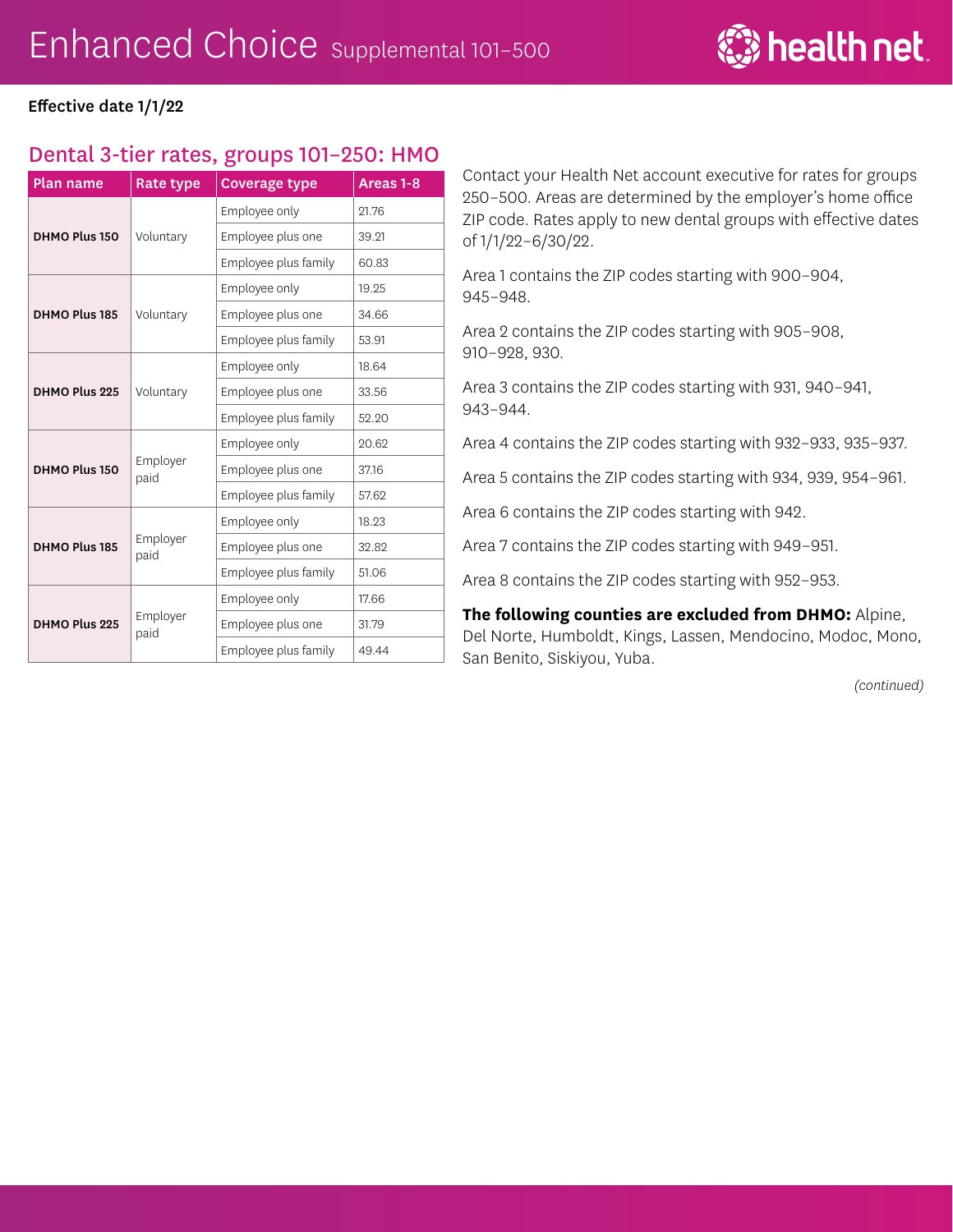# Dental 4-tier rates, groups 101–250: PPO

| <b>Plan name</b>                   | Rate type        | Coverage type            | Area <sub>1</sub> | Area 2 | Area <sub>3</sub> | Area 4 | Area <sub>5</sub> | Area <sub>6</sub> | Area 7 | Area <sub>8</sub> |
|------------------------------------|------------------|--------------------------|-------------------|--------|-------------------|--------|-------------------|-------------------|--------|-------------------|
|                                    |                  | Employee only            | 77.46             | 75.29  | 77.52             | 53.11  | 66.76             | 64.42             | 78.35  | 67.18             |
| <b>Classic Plus 1</b>              |                  | Employee plus spouse     | 154.92            | 150.57 | 155.05            | 106.23 | 133.53            | 128.83            | 156.70 | 134.36            |
| 2000 with<br>MaxAdvantage          | Voluntary        | Employee plus child(ren) | 185.74            | 180.59 | 186.37            | 129.24 | 161.30            | 155.71            | 188.38 | 161.80            |
|                                    |                  | Employee plus family     | 277.63            | 269.92 | 278.40            | 192.51 | 240.67            | 232.30            | 281.40 | 241.60            |
|                                    |                  | Employee only            | 65.55             | 63.60  | 64.57             | 45.46  | 56.16             | 53.68             | 65.42  | 57.71             |
|                                    |                  | Employee plus spouse     | 131.10            | 127.21 | 129.15            | 90.91  | 112.33            | 107.37            | 130.85 | 115.43            |
| <b>Classic 3 1500</b>              | Voluntary        | Employee plus child(ren) | 156.36            | 151.93 | 154.11            | 110.61 | 134.97            | 129.33            | 156.05 | 138.52            |
|                                    |                  | Employee plus family     | 234.02            | 227.31 | 230.63            | 164.75 | 201.64            | 193.10            | 233.55 | 207.01            |
|                                    |                  | Employee only            | 44.71             | 44.30  | 42.56             | 35.26  | 39.18             | 38.39             | 42.48  | 41.93             |
| Essential 5 1500                   |                  | Employee plus spouse     | 89.43             | 88.60  | 85.12             | 70.52  | 78.35             | 76.78             | 84.96  | 83.86             |
|                                    | Voluntary        | Employee plus child(ren) | 108.93            | 108.00 | 104.01            | 87.40  | 96.31             | 94.52             | 103.84 | 102.59            |
|                                    |                  | Employee plus family     | 162.20            | 160.79 | 154.76            | 129.61 | 143.10            | 140.40            | 154.50 | 152.61            |
|                                    | Employer<br>paid | Employee only            | 72.57             | 70.54  | 72.63             | 49.81  | 62.57             | 60.38             | 73.40  | 62.96             |
| <b>Classic Plus 1</b><br>2000 with |                  | Employee plus spouse     | 145.13            | 141.07 | 145.26            | 99.63  | 125.14            | 120.75            | 146.80 | 125.92            |
| MaxAdvantage                       |                  | Employee plus child(ren) | 174.02            | 169.21 | 174.61            | 121.22 | 151.19            | 145.96            | 176.50 | 151.65            |
|                                    |                  | Employee plus family     | 260.12            | 252.91 | 260.84            | 180.56 | 225.57            | 217.75            | 263.64 | 226.44            |
|                                    |                  | Employee only            | 61.44             | 59.62  | 60.52             | 42.66  | 52.67             | 50.35             | 61.32  | 54.11             |
| <b>Classic 3 1500</b>              | Employer         | Employee plus spouse     | 122.87            | 119.23 | 121.05            | 85.32  | 105.33            | 100.69            | 122.64 | 108.22            |
|                                    | paid             | Employee plus child(ren) | 146.57            | 142.43 | 144.47            | 103.81 | 126.58            | 121.30            | 146.27 | 129.90            |
|                                    |                  | Employee plus family     | 219.36            | 213.09 | 216.19            | 154.62 | 189.10            | 181.11            | 218.92 | 194.11            |
|                                    |                  | Employee only            | 41.96             | 41.58  | 39.95             | 33.13  | 36.79             | 36.06             | 39.88  | 39.36             |
| Essential 5 1500                   | Employer         | Employee plus spouse     | 83.93             | 83.16  | 79.90             | 66.26  | 73.58             | 72.11             | 79.76  | 78.72             |
|                                    | paid             | Employee plus child(ren) | 102.24            | 101.37 | 97.64             | 82.12  | 90.44             | 88.77             | 97.48  | 96.32             |
|                                    |                  | Employee plus family     | 152.24            | 150.92 | 145.28            | 121.78 | 134.39            | 131.86            | 145.04 | 143.27            |

## Dental 4-tier rates, groups 101–250: HMO

| <b>Plan name</b> | Rate type        | <b>Coverage type</b>     | Areas 1-8 |
|------------------|------------------|--------------------------|-----------|
|                  |                  | Employee only            | 21.76     |
|                  |                  | Employee plus spouse     | 39.21     |
| DHMO Plus 150    | Voluntary        | Employee plus child(ren) | 41.27     |
|                  |                  | Employee plus family     | 60.83     |
|                  |                  | Employee only            | 19.25     |
|                  |                  | Employee plus spouse     | 34.66     |
| DHMO Plus 185    | Voluntary        | Employee plus child(ren) | 36.58     |
|                  |                  | Employee plus family     | 53.91     |
|                  |                  | Employee only            | 18.64     |
|                  | Voluntary        | Employee plus spouse     | 33.56     |
| DHMO Plus 225    |                  | Employee plus child(ren) | 35.44     |
|                  |                  | Employee plus family     | 52.20     |
|                  | Employer<br>paid | Employee only            | 20.62     |
|                  |                  | Employee plus spouse     | 37.16     |
| DHMO Plus 150    |                  | Employee plus child(ren) | 39.10     |
|                  |                  | Employee plus family     | 57.62     |
|                  |                  | Employee only            | 18.23     |
|                  | Employer         | Employee plus spouse     | 32.82     |
| DHMO Plus 185    | paid             | Employee plus child(ren) | 34.65     |
|                  |                  | Employee plus family     | 51.06     |
|                  |                  | Employee only            | 17.66     |
|                  | Employer         | Employee plus spouse     | 31.79     |
| DHMO Plus 225    | paid             | Employee plus child(ren) | 33.56     |
|                  |                  | Employee plus family     | 49.44     |

Contact your Health Net account executive for rates for groups 250–500. Areas are determined by the employer's home office ZIP code. Rates apply to new dental groups with effective dates of 1/1/22–6/30/22.

Area 1 contains the ZIP codes starting with 900–904, 945–948.

Area 2 contains the ZIP codes starting with 905–908, 910–928, 930.

Area 3 contains the ZIP codes starting with 931, 940–941, 943–944.

Area 4 contains the ZIP codes starting with 932–933, 935–937.

Area 5 contains the ZIP codes starting with 934, 939, 954–961.

Area 6 contains the ZIP codes starting with 942.

Area 7 contains the ZIP codes starting with 949–951.

Area 8 contains the ZIP codes starting with 952–953.

**The following counties are excluded from DHMO:** Alpine, Del Norte, Humboldt, Kings, Lassen, Mendocino, Modoc, Mono, San Benito, Siskiyou, Yuba.